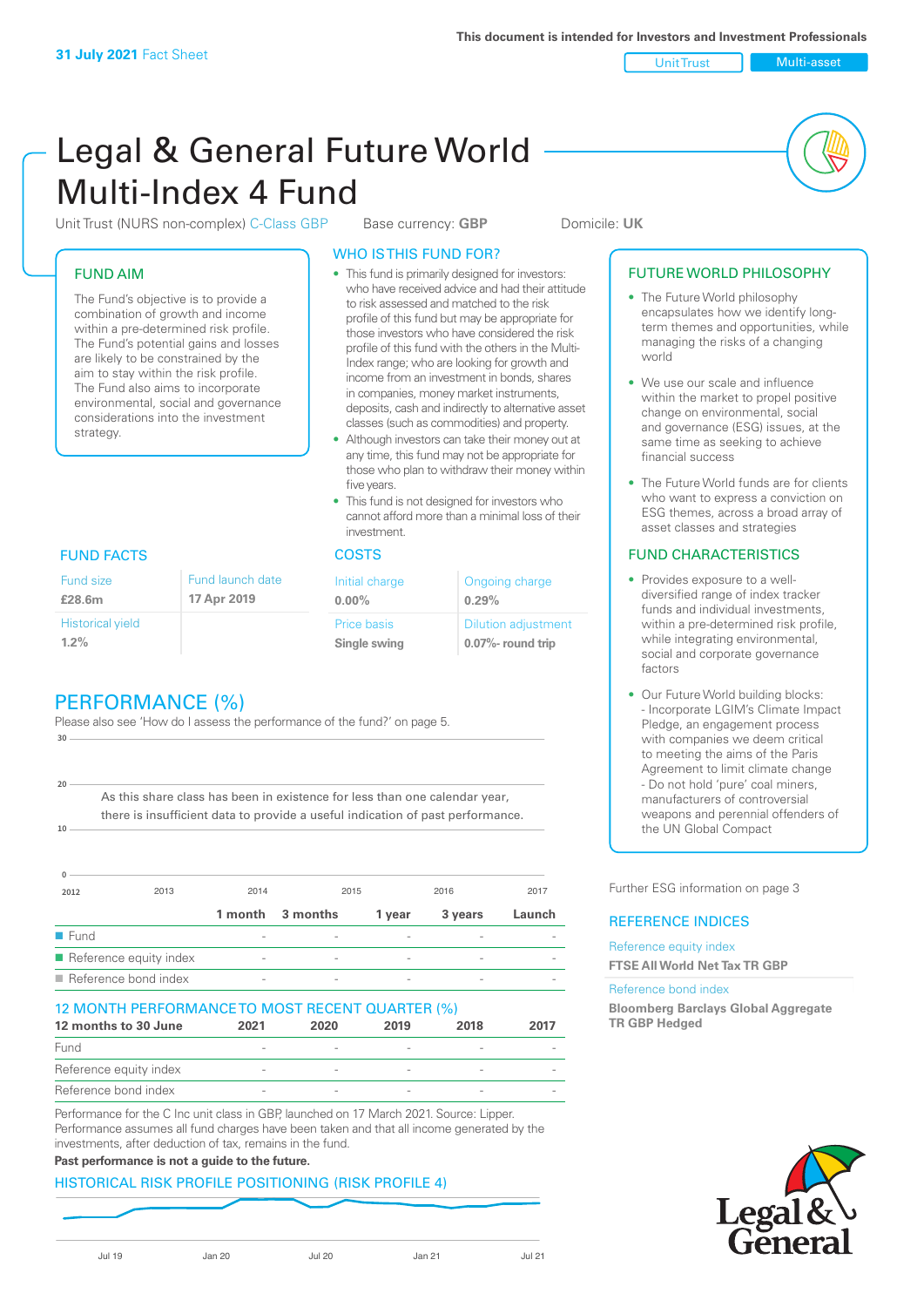Unit Trust (NURS non-complex) C-Class GBP

## PORTFOLIO BREAKDOWN

All data source LGIM unless otherwise stated. Totals may not sum due to rounding.





## FUND MANAGERS

The fund managers have responsibility for managing the multi-index fund range. They are part of the Multi-Asset Funds (MAF) team in LGIM. This team focuses on designing and managing multi-asset funds that are tailored to match the specific objectives of various client types. The team sits within a wider Asset Allocation team which combines both depth of experience with a broad range of expertise from different fields, including fund management, investment consulting and risk management roles.

## TOP 10 HOLDINGS (%)

| L&G FW ESG Developed Equity Index Fund                    | 21.3 |
|-----------------------------------------------------------|------|
| L&G FW ESG UK Equity Index Fund                           | 9.5  |
| L&G All Stocks Gilt Index Trust                           | 7.0  |
| <b>L&amp;G UK ESG Corporate Bonds ETF</b>                 | 7.0  |
| Cash                                                      | 6.3  |
| L&G Future World Global Credit Fund                       | 5.0  |
| L&G ESG Emerging Markets Government Bond (USD) Index Fund | 4.5  |
| L&G Global Inflation Linked Bond Index Fund               | 4.0  |
| L&G Japan Index Trust                                     | 3.8  |
| L&G Global Emerging Markets Index Fund                    | 3.0  |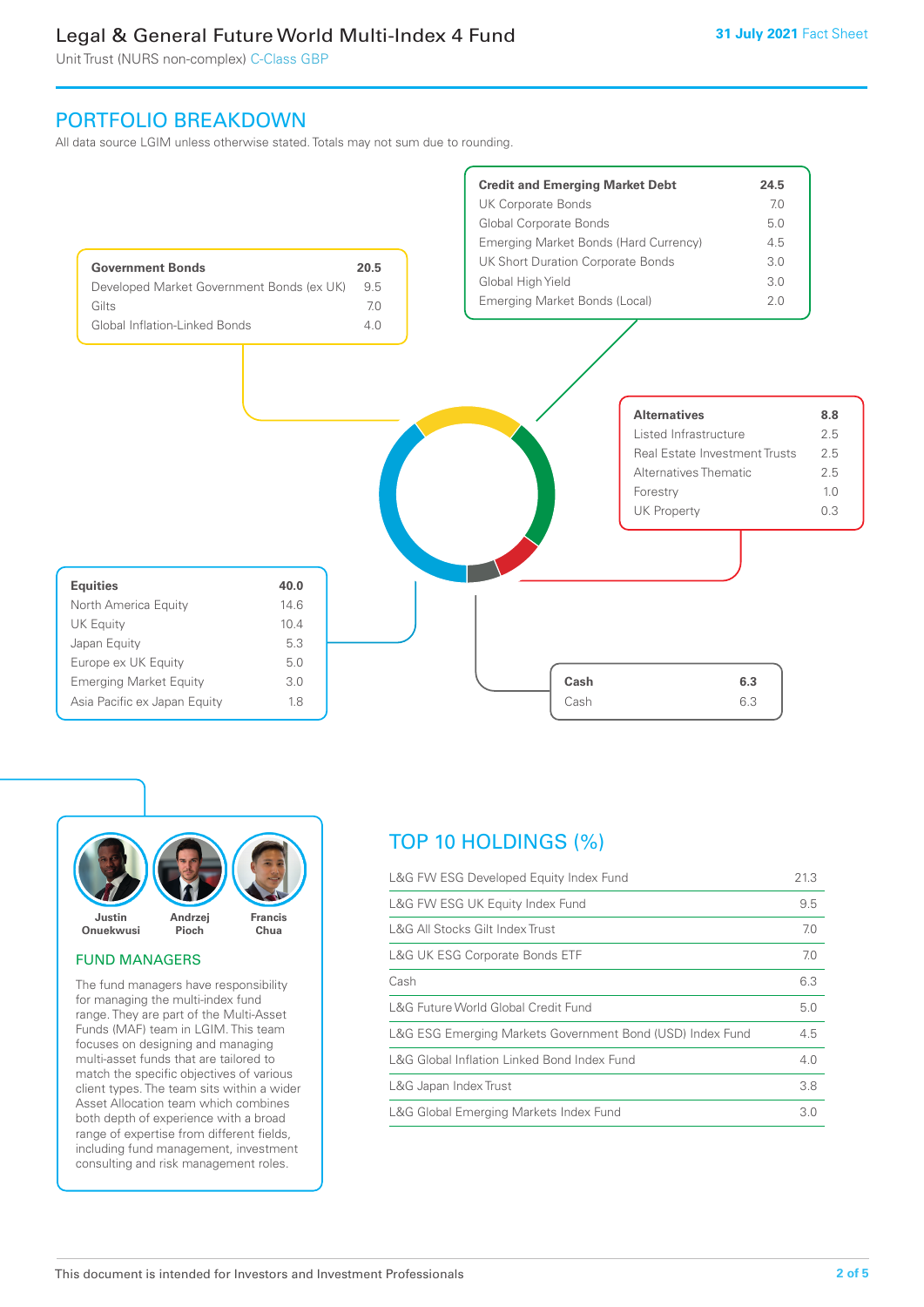Unit Trust (NURS non-complex) C-Class GBP

**55**

ESG score of comparator

## ESG COMMITMENT

From diesel emissions to oil spills, there have been many tangible examples in recent years of how failures in the way companies are run can have a harmful impact on the environment, society and investor returns. We believe responsible investing can mitigate the risk of such outcomes and has the potential to improve returns through the integration of environmental, social and governance (ESG) considerations, active ownership and longterm thematic analysis.

## ESG SCORE

We score companies based on environmental, social and governance factors. The ESG Score is aligned to our engagement and voting activities. As a result, this portfolio has an aggregate ESG Score of **59** versus a mainstream comparator of **55**.

ESG scores and carbon metrics are calculated for the portion of the portfolio that invests in LGIM's Future World funds.



## ENVIRONMENTAL PERFORMANCE

**/100 /100**

Carbon dioxide (CO2) is the most significant contributor to greenhouse gas emissions which are driving climate change. Compared to the unadjusted comparator, the fund will have a different exposure to current and future sources of carbon dioxide emissions.



**59**

ESG score of fund

### CARBON RESERVES INTENSITY

Carbon reserves are fossil fuels (coal, oil and gas) which, if burnt, will become the carbon emissions of the future. To meet global climate change targets, the unabated use of fossil fuels is expected to decline over time.

The figures below are a measure of the size of carbon reserves held by the fund's underlying companies.

**87%** Lower carbon reserves intensity than the unadjusted comparator



Tonnes of CO<sub>2</sub>e<sup>i</sup> per \$1 million **of enterprise value including cash (EVIC)**

The fund has 87% lower carbon reserves intensity<sup>ii</sup> compared to the unadjusted comparator.

The difference in carbon reserves intensity means that for every \$1 million invested in the fund, the exposure to carbon reserves through the underlying companies is reduced by an amount equivalent to **1346 tonnes of CO<sub>2</sub>e** compared to having invested in the unadjusted comparator.



**49%** Lower carbon footprint than the unadjusted comparator

CARBON FOOTPRINT

Following the global Paris Agreement on climate change, companies in all sectors are expected to reduce their emissions to prepare and adapt for a low-carbon economy.



**Tonnes of CO2 e per \$1 million of EVIC**

The fund has **49%** lower carbon footprint compared to the unadjusted comparator. Carbon footprint describes the relationship between the carbon emissions of a company and its EVIC<sup>ii</sup>.

The difference in carbon footprint means that the fund has selected companies where, for the same level of EVIC, the associated emissions<sup>iv</sup> are lower by **32 tonnes of CO<sub>2</sub>e** compared to the unadjusted comparator<sup>v</sup>.



For further information please go to www.lgim.com/esginfo Ø

**The comparator for this fund is a bespoke asset-weighted blend\* of Solactive market-capitalisation indices in equities and credit. \*The blend will evolve over time in line with the actual asset allocation of the multi-asset fund.**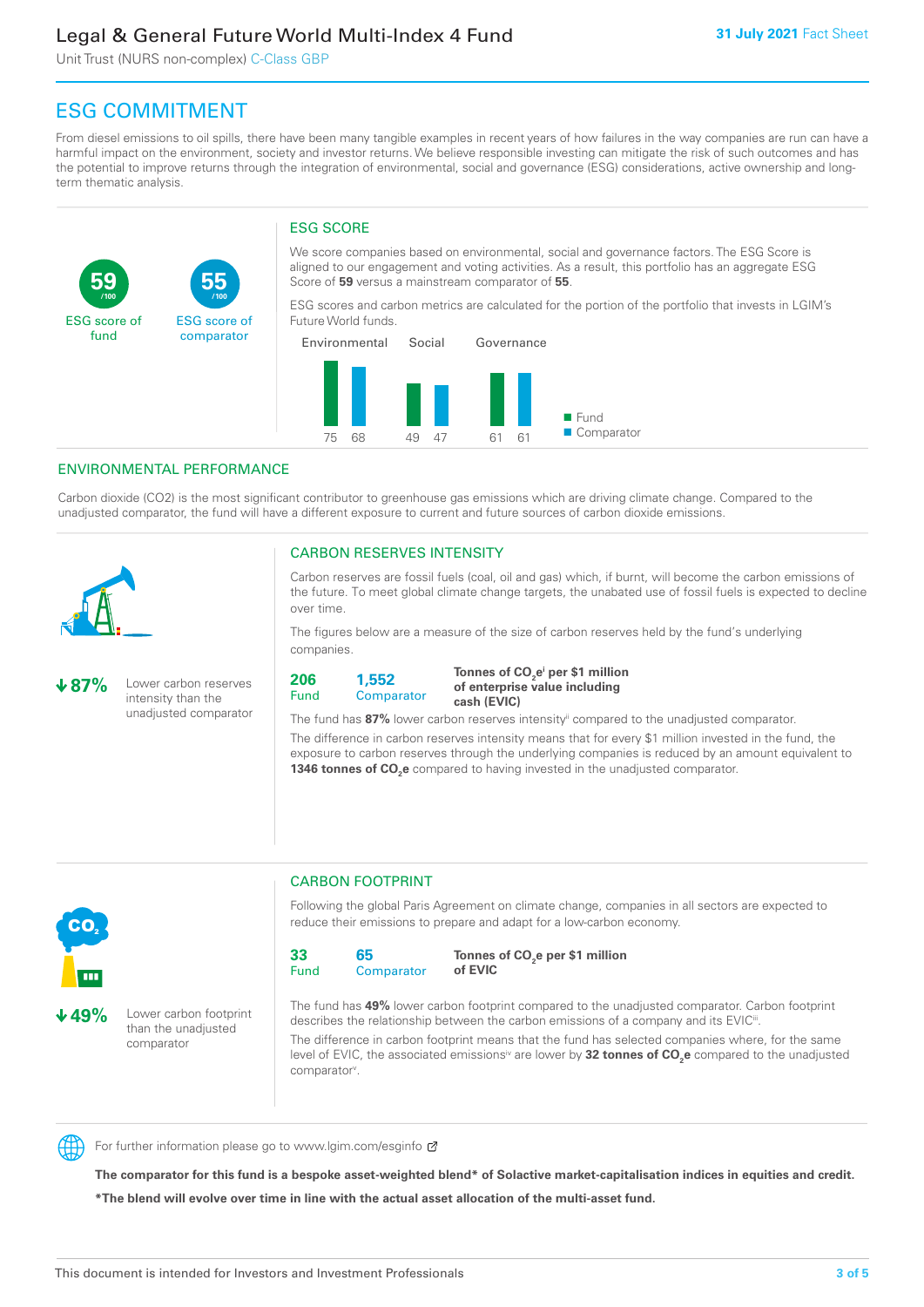Unit Trust (NURS non-complex) C-Class GBP

## **NOTES**

 $^\mathrm{i}$  Carbon dioxide equivalent (CO<sub>2</sub>e) is a standard unit to compare the emissions of different greenhouse gases.

ii This metric looks at the embedded carbon in the fossil fuel reserves owned by a company, divided by a company's enterprise value (including cash), to adjust for company size. This represents a carbon reserves intensity score for a company.

"The choice of this metric follows best practice recommendations from the Task Force on Climate-related Financial Disclosures.

iv Data on carbon emissions from a company's operations and purchased energy is used.

v This measure is the result of differences in the weights of companies between the index or the fund and the comparator, and does not depend on the amount invested in the fund. It describes the relative 'carbon efficiency' of different companies in the comparator (i.e. how much carbon was emitted per unit of sales) or in the fund, not the contribution of an individual investor in financing carbon emissions.

#### **Third Party Disclaimers and Information**

Unless otherwise indicated all data contained in this factsheet is sourced from Legal & General Investment Management Limited. Where this document contains third party data ("Third Party Data"), we cannot guarantee the accuracy, completeness or reliability of such Third Party Data and accept no responsibility or liability whatsoever in respect of such Third Party Data, or in respect of any loss or damage suffered by you, your client or any other party arising in connection with either the provision of Third Party Data or any inaccuracies, errors or omissions, regardless of cause in any Third Party Data.

Where we use third party data within this document, it is never used directly and instead it forms the basis of our own calculations; we do so under licence and with the providers' legal permission.

While all reasonable endeavours are taken to ensure the data provided is accurate, it is important to note that the data providers assume no responsibility for errors or omissions and cannot be held liable for damage arising from our use of their data within our calculations. Information is for recipients' internal use only.

Source: HSBC© HSBC 2021.

Powered by Refinitiv Information.

Powered by Sustainalytics 2021.

Source: ISS.